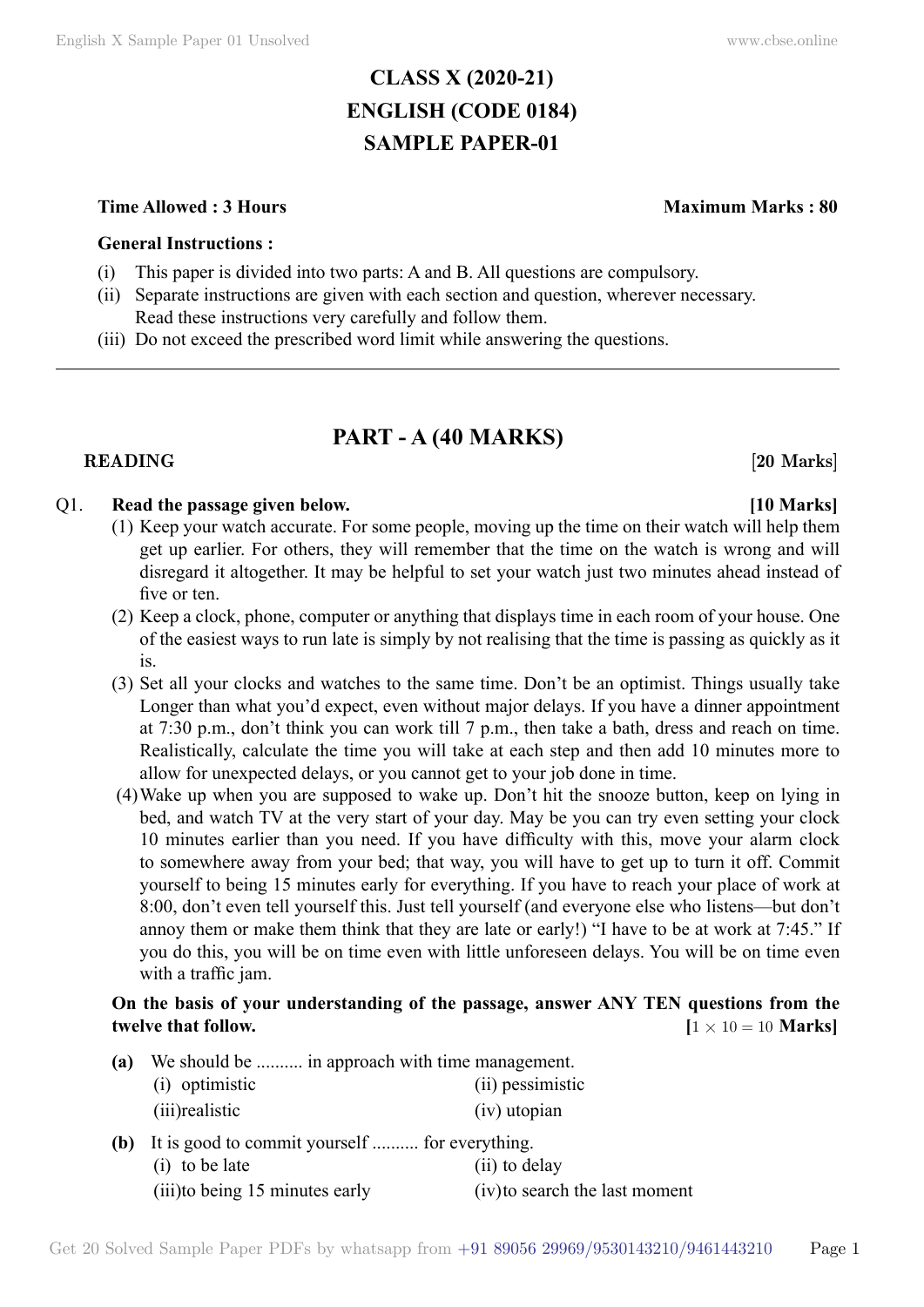| (c)                        | The passage highlights:<br>(i) the value of time                                                                                                                                                                                      | (ii) the importance of being ahead of time                          |  |
|----------------------------|---------------------------------------------------------------------------------------------------------------------------------------------------------------------------------------------------------------------------------------|---------------------------------------------------------------------|--|
|                            | (iii) the value of being up to time                                                                                                                                                                                                   | (iv) the value of calculating time                                  |  |
| (d)                        | To be punctual we should<br>(i) hit the snooze button of the alarm clock<br>(ii) get up at the right time<br>(iii) start watching TV in the morning<br>(iv) keep on lying in bed                                                      |                                                                     |  |
| (e)                        | The narrator does not deny which of the following activity just after waking up:<br>(i) hitting snooze button<br>(iii) watch TV                                                                                                       | (ii) keep on lying in bed<br>(iv) wake up when you actually have to |  |
| (f)                        | What does the author mean when he uses the word "delay"?<br>$(i)$ Late<br>(iii)Disregard                                                                                                                                              | $(ii)$ Turn off<br>(iv) Accurate                                    |  |
| (g)                        | One of the major reasons for being delayed is<br>(i) absence of clock, phone or computer<br>(ii) being overindulged in work<br>(iii) not realising that time passes quickly<br>(iv) not keeping a margin in the expected time of work |                                                                     |  |
| (h)                        | Being ahead by  minutes should be everyone's commitment.<br>$(i)$ 10 minutes<br>$(iii)$ 5 minutes                                                                                                                                     | $(ii)$ 15 minutes<br>$(iv)$ 30 minutes                              |  |
| (i)                        | The author uses the word 'unexpected' in paragraph 4. He means to say:<br>$(i)$ commit<br>(iii)annoy                                                                                                                                  | (ii) unforeseen<br>$(iv)$ snooze                                    |  |
| (j)                        | Which word conveys the opposite of realistically?<br>(ii) Rational<br>(i) Impracticable<br>(iii)Achievable                                                                                                                            | (iv) Pragmatic                                                      |  |
| $\left( \mathbf{k}\right)$ | Which word means 'disregard'?<br>(i) Attention<br>(iii)Ignore                                                                                                                                                                         | (ii) Consider<br>(iv) Regard                                        |  |
| $\mathbf{I}$               | The narrator denies us to:<br>(i) be realistic<br>(iii) keeping our watch accurate                                                                                                                                                    | (ii) be optimistic<br>(iv) wake up when we are supposed to          |  |

#### Q2. **Read the passage given below. [10 Marks]**

Conference series LLC Ltd organises a conference series of 1000+ global events inclusive of 300+ conferences, 900+ upcoming and previous symposiums and workshops in USA, Europe and Asia with support from 1000 more Scientific societies and publishes 700+ open access journals which contain over 30000 eminent personalities, reputed scientists as Editorial board members. Recycling and Waste Management Convention 2018 proudly invites contributors across the globe to 9th World Convention on Recycling and Waste Management during October 22-23,2018 in Osaka, Japan, which includes prompt keynote presentations, oral talks, poster presentations and exhibitions. We are delighted to say that it is the 9th World Convention on Recycling and Waste Management which will be held in a beautiful city of Osaka,Japan and hence we invite you all to attend and register.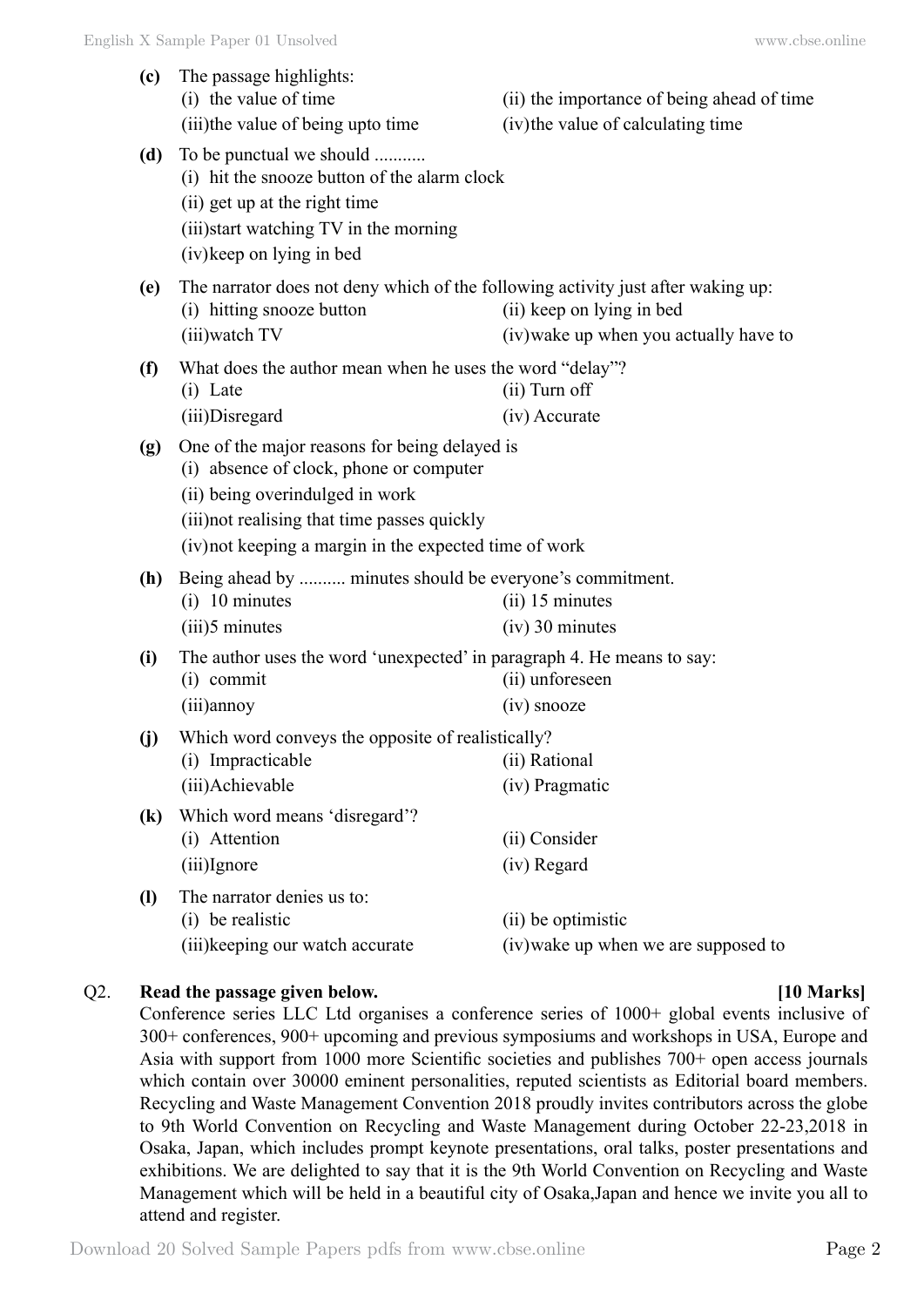9th World Convention on Recycling and Waste Management is mainly based on the theme "Advocating Waste Disposal and Recycling Practices for Clean and Green Environment." We warmly welcome all the participants— leading scientists, researchers and scholars of the world to attend the convention. We provide a platform for young researchers and students to present their research through oral presentations through which they can develop a foundation for collaboration among young researchers. The organising committee aims at setting a platform for all the budding scientists and researchers to present their real-time work and share their views and aspects related to the theme of the conference. The organising committee is gearing up for an exciting and informative conference programme including plenary lecture, symposia, workshops on a variety of topics, poster presentations and various programmes for participants from all over the world.



# **On the basis of your understanding of the passage, answer ANY TEN questions from the twelve that follow.**  $[1 \times 10 = 10 \text{ Marks}]$

- **(a)** What theme is being highlighted after reading the given passage?
	- (i) Efficient means of reducing garbage

(ii) Efficient ways of waste disposal

(iii)Various techniques to be employed to recycle the goods

 $(iv)$ Both  $(ii)$  and  $(iii)$ 

- **(b)** Which notion in the conference has been emphasised to be deployed? (i) Waste management (ii) Recycling of goods
	- (iii)Waste disposal management (iv)Reshaping Earth's future
- -
- **(c)** On observing the pie-chart, which two types of waste have been recycled at the rate of 4%? (i) Furniture and used electronics (ii) Branches and wood and sharp shelters
	- (iii)Furniture and hazardous waste (iv)All of the above
- 
- **(d)** On observing the chart, which type of waste is generated the most?
	- (i) Confidential documents (ii) Paper waste
	- (iii)Miscellaneous (iv)Plastic or metal or glass
- **(e)** Which of the following activities contribute collectively towards paper waste recycled percentage?
	- (i) Plastic or metal or glass and metal
	- (ii) Confidential documents and plastic or metal or glass
	- (iii)Miscellaneous recycled waste and confidential documents
	- (iv)None of the above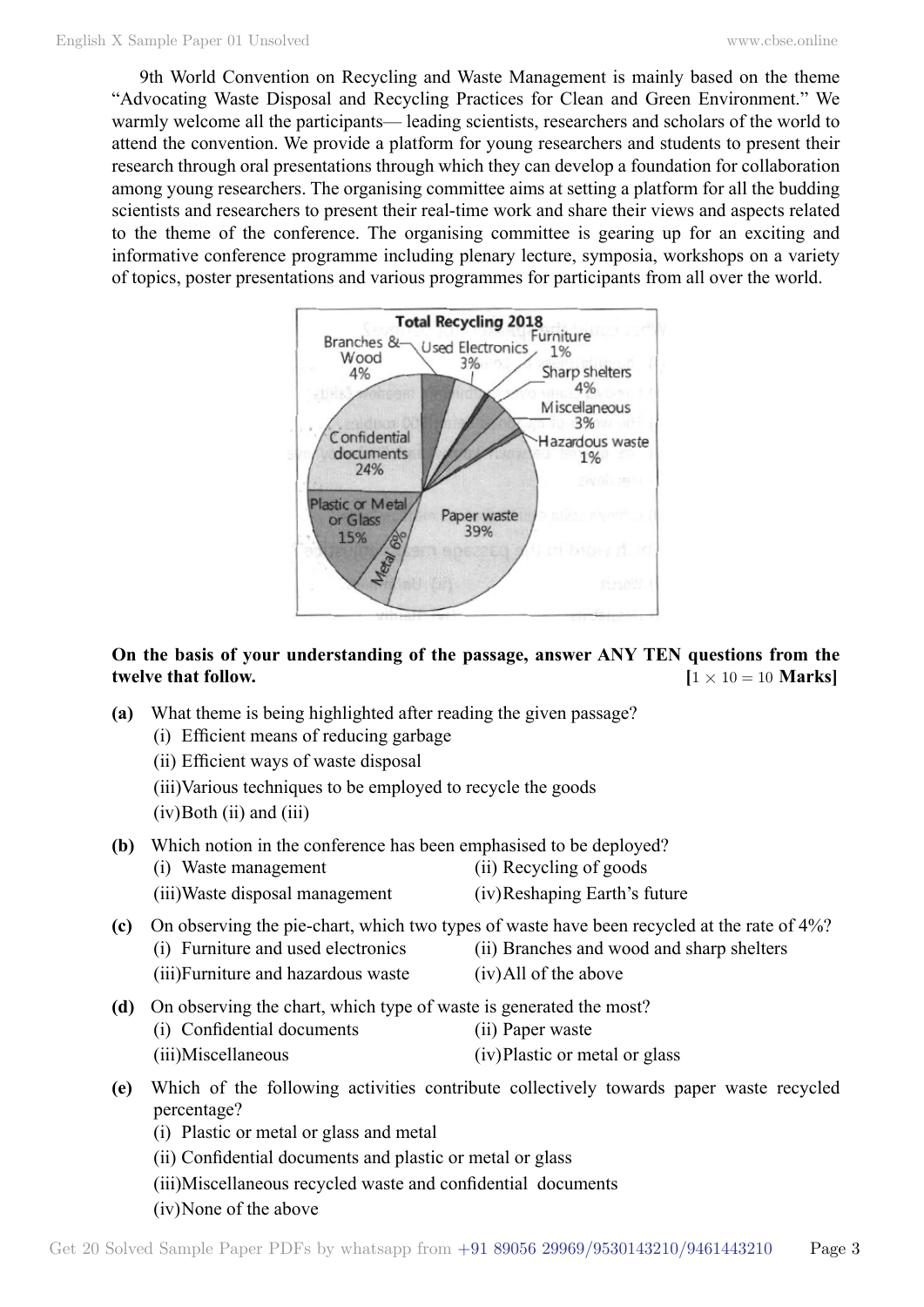- **(f)** What does the given data represent? (i) The types of waste that haven't been generated (ii) The amount and degree of recycled waste (iii)The increasing trend of recycling and waste management  $(iv)$ Both  $(ii)$  and  $(iii)$ **(g)** What has been considered as an efficient means to reduce landfill area? (i) Sorting of waste (ii) Recycling or composting waste (iii)Both (i) and (ii) (iv)None of the above **(h)** What are the main reasons of waste management and recycling it? (i) To not over-exploit the resources (ii) Reducing the dump of landfill area (iii)Leaving behind the quality of environment free from pollution (iv)All of the above **(i)** Which other type of waste is recycled at the same rate as that of used electronics? (i) Miscellaneous goods (ii) Hazardous waste and sharp shelters (iii)Branches and wood (iv)None of the above **(j)** Which convention session was conducted on recycling at waste management in 2018? (i) 9th Convention (ii) 8th Convention (iii)18th Convention (iv) 29th Convention **(k)** Which activity has been considered as the second nature to us? (i) Sorting of waste (ii) Recycling of waste (iii)Waste management (iv)Implementing steps framed and deployed in convention **(l)** How can the success of waste management be achieved? (i) Recycling goods (ii) Choosing the correct type of goods in order to reduce waste (iii)Making a small contribution towards protecting environment
	- (iv)All of the above

## **LITERATURE** [10 Marks]

# Q3. **Read the extracts given below and attempt ANY ONE, by answering the questions that follow.**

 $[1 \times 5 = 5$  **Marks**]

"I can hardly believe my ears

These meadows aren't worth much to me. They only come to five dessiatins and are worth perhaps 300 roubles, but I can't stand unfairness. Say what you will, I can't stand unfairness."

| (a) | Who is the speaker of these lines? |                      |
|-----|------------------------------------|----------------------|
|     | (i) Natalya                        | (ii) Chubukov        |
|     | (iii)Chubukov's Aunt               | $(iv)$ Lomov         |
| (b) | To whom are these words said to?   |                      |
|     | (i) Chubukov                       | (ii) Chubukov's Aunt |
|     | (iii) Natalya to herself           | $(iv)$ Lomov         |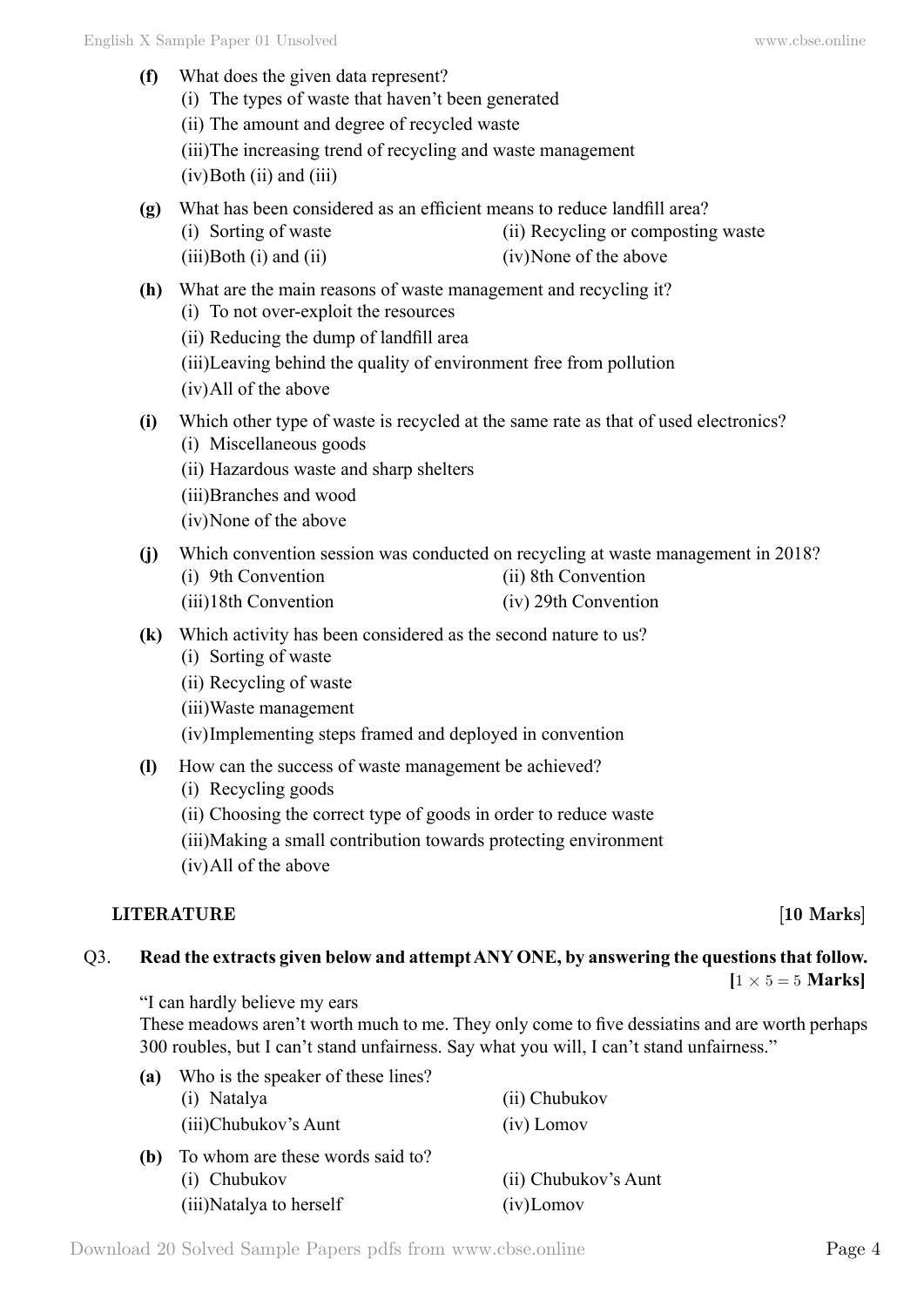**(c)** In what context is 'unfairness' being talked about? (i) To the worthlessness of meadows (ii) The worth of meadows being 300 roubles (iii)The claiming of meadows by Lomov (iv)The possession of meadow lands by Chubukov's for years **(d)** What could the speaker not believe? (i) The unfairness by Lomov (ii) Lomov's claim over Chubukov's meadow lands (iii)The worth of meadows being 300 roubles (iv)The quarrel between Lomov and Chubukov over the meadows **(e)** Which word in the passage means 'injustice'?

| $\overline{v}$ must word in the passage means influsted : |                 |
|-----------------------------------------------------------|-----------------|
| (i) Worth                                                 | (ii) Unfairness |
| (iii)Dessiatins                                           | (iv) Hardly     |

### **O**

'Tea was first drunk in China,' Rajvir added, 'as far back as 2700 BC. In fact words such as tea, chai and chini are from chinese.' Tea came to Europe only in sixteenth century and was drunk more as medicine than a beverage.

| (a)     | From which chapter has this extract been taken from?                                         |                                    |
|---------|----------------------------------------------------------------------------------------------|------------------------------------|
|         | (i) Glimpses of India                                                                        | (ii) A Letter to God               |
|         | (iii) From the Diary of Anne Frank                                                           | (iv) The Sermon at Benares         |
| (b)     | Who is the speaker of these lines?                                                           |                                    |
|         | (i) Rajvir                                                                                   | (ii) Pranjol's father              |
|         | (iii)Pranjol                                                                                 | $(iv)$ Anne                        |
| (c)     | Where was the tea first brought into use?                                                    |                                    |
|         | (i) Europe                                                                                   | (ii) Assam                         |
|         | (iii)Darjeeling                                                                              | (iv) China                         |
| (d)     | What is special about tea?                                                                   |                                    |
|         | (i) It has medicinal use as well as beverage                                                 |                                    |
|         | (ii) It gives flavour and aroma                                                              |                                    |
|         | (iii)It was first drunk in China                                                             |                                    |
|         | (iv) All of the above                                                                        |                                    |
| (e)     | Where was Rajvir when he told these facts?                                                   |                                    |
|         | (i) Compartment of train                                                                     | (ii) In the car of Rajvir's father |
|         | (iii)Classroom                                                                               | (iv) At railway station            |
|         |                                                                                              |                                    |
| follow. | Read the extracts given below and attempt ANY ONE, by answering the questic                  | $1 \times 5 = 5$                   |
|         | But up jumped Custard, Snorting like an engine, Clashed his tail like irons in a dungeon,    |                                    |
|         | With a clatter and a clank and a jangling squirm, He went at the pirate like a robin at a wo |                                    |
| (a)     | Who is 'Custard' here referred to?                                                           |                                    |
|         | (i) A dragon                                                                                 | (ii) Name of pirate                |
|         | (iii)Belinda                                                                                 | (iv) Mustard                       |
| (b)     | Who is the poet?                                                                             |                                    |
|         |                                                                                              | $\sqrt{N}$ 1 $\sqrt{N}$            |

# Q4. **Read the extracts given below and attempt ANY ONE, by answering the questions that follow.**  $[1 \times 5 = 5 \text{ Marks}]$

| a)  | WHO is Custard Here referred to! |                     |  |  |
|-----|----------------------------------|---------------------|--|--|
|     | $(i)$ A dragon                   | (ii) Name of pirate |  |  |
|     | (iii) Belinda                    | (iv) Mustard        |  |  |
| (b) | Who is the poet?                 |                     |  |  |
|     | (i) John Berryman                | (ii) Robert Frost   |  |  |
|     | (iii) Walt Whitman               | (iv) Ogden Nash     |  |  |
|     |                                  |                     |  |  |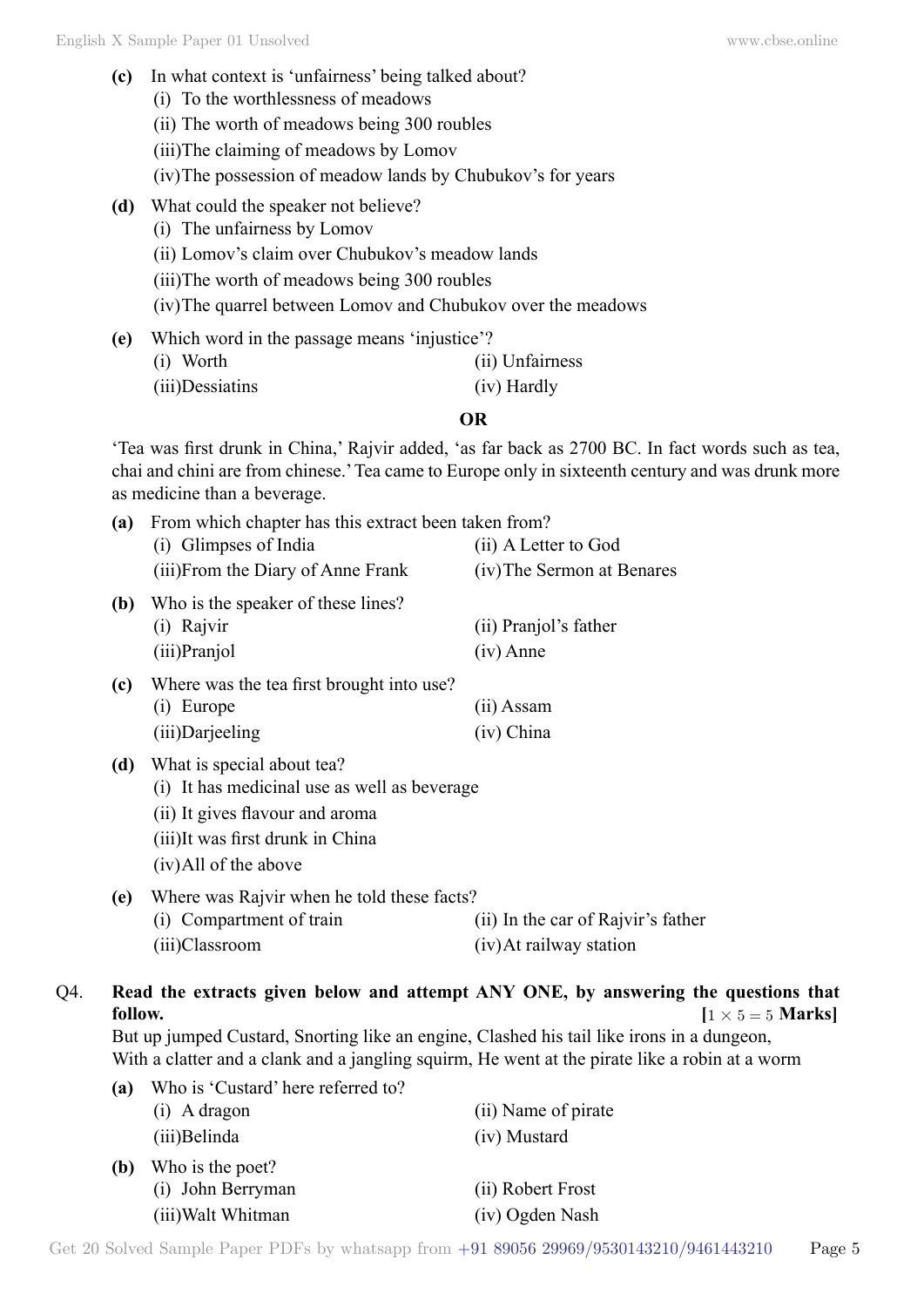- **(c)** What is meant by the phrase 'Snorting like an engine'? (i) The very deep and loud sound of an engine of a train
	- (ii) The snorting sound made by custard
	- (iii)The sound of weapons
	- (iv)The nasty sound made by pirate
- **(d)** This stanza shows: (i) the cowardice of the pirate (ii) the cowardice of custard (iii)the bravery and courage of custard (iv)the strategic attack of custard **(e)** Which poetic device is used here? (i) Simile (ii) Alliteration
	- (iii)Metaphor (iv) Personification

# **O**

| So they show their relations to me and I accept them<br>They bring me tokens of myself,<br>They evince them plainly in their possession. |                                                                                                                                                                                                 |                                                          |  |
|------------------------------------------------------------------------------------------------------------------------------------------|-------------------------------------------------------------------------------------------------------------------------------------------------------------------------------------------------|----------------------------------------------------------|--|
| (a)                                                                                                                                      | From which poem have these lines been taken?<br>$(i)$ A Tiger in the Zoo<br>(iii)Animals                                                                                                        | (ii) The Tale of Custard the Dragon<br>(iv) Dust of Snow |  |
| (b)                                                                                                                                      | What does 'they' refer to?<br>(i) Animals<br>(iii) Human beings                                                                                                                                 | (ii) Insects<br>(iv) All of these                        |  |
| (c)                                                                                                                                      | What does 'tokens of myself' refer to?<br>(i) The token to enter the Zoo<br>(ii) The tokens poet has received from animals<br>(iii)The symbol of noble virtues<br>(iv) Tokens of their identity |                                                          |  |
| (d)                                                                                                                                      | Which word in the stanza means 'symbol'?<br>(i) Accept<br>(iii)Plainly                                                                                                                          | (ii) Token<br>(iv) Evince                                |  |
| (e)                                                                                                                                      | Which literary device has been highlighted in the given stanza?<br>(i) Personification<br>(iii)Anaphora                                                                                         | (ii) Alliteration<br>(iv) All of these                   |  |

## **GRAMMAR [10 Marks]**

# Q5. **Complete the paragraph and answer any four of the following by choosing the correct options.**

 $[1 \times 3 = 3$  **Marks** 

In the past few decades Television has become the (a) .......... powerful means of entertainment. With the introduction of many satellite channels, its reach (b) .......... many folds. I am sure you all (c) .......... agree with me that T.V. has become an indispensable gadget in our homes.

| (a) | $(i)$ more         | (ii) much           |
|-----|--------------------|---------------------|
|     | $(iii)$ many       | $(iv)$ most         |
|     | (b) (i) increases  | (ii) is increasing  |
|     | (iii) is increased | (iv) had increasing |
| (c) | $(i)$ would        | $(ii)$ much         |
|     | (iii)could         | $(iv)$ should       |

Download 20 Solved Sample Papers pdfs from [www.cbse.online](http://www.cbse.online) Page 6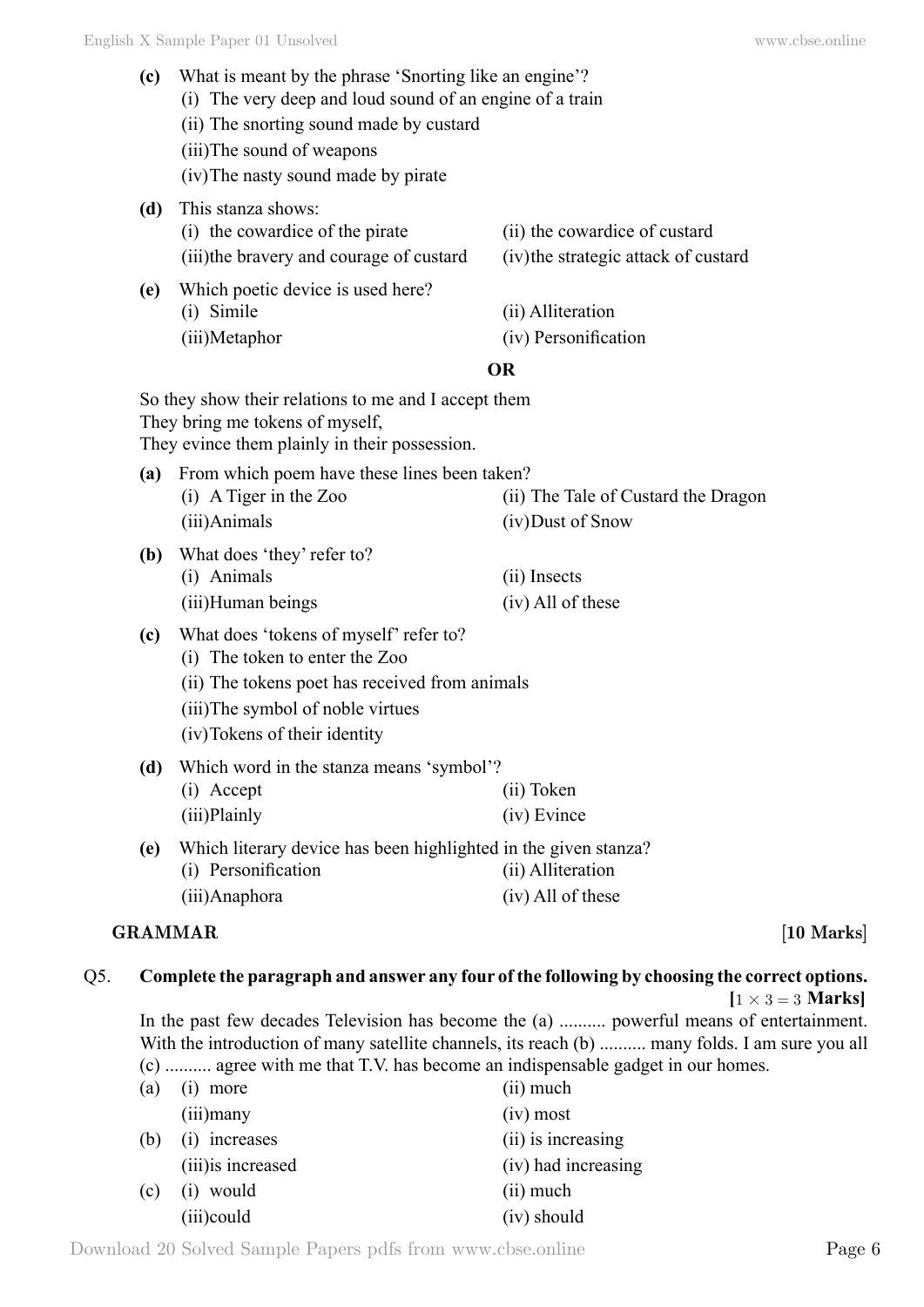| Q6. | Complete the dialogue choosing the correct option.                                                                            |                             | $[1 \times 3 = 3$ Marks]                                           |                                                                                       |  |
|-----|-------------------------------------------------------------------------------------------------------------------------------|-----------------------------|--------------------------------------------------------------------|---------------------------------------------------------------------------------------|--|
|     | Manu                                                                                                                          | $\ddot{\ddot{\phantom{0}}}$ | I am really thrilled about our trip to South India.                |                                                                                       |  |
|     |                                                                                                                               |                             | I have heard it (a)                                                |                                                                                       |  |
|     | Arun<br>÷                                                                                                                     |                             | Yes, (b)  to visit such places about which we have just heard.     |                                                                                       |  |
|     | I don't know (c)  when I will find myself standing before the vast sea.<br>Manu<br>$\ddot{\cdot}$                             |                             |                                                                    |                                                                                       |  |
|     | Arun<br>the beach.                                                                                                            |                             |                                                                    | Yes, it will be a wonderfull experience to see the vast waves rising and striking     |  |
|     | (a)                                                                                                                           |                             | (i) has many wonderful beaches<br>(iii) has some wonderful beaches | (ii) I have some wonderful beaches<br>(iv) has a wonderful beach                      |  |
|     | (b)                                                                                                                           |                             | (i) I am feeling excited<br>(iii)I was excited                     | (ii) I have been feeling excited<br>(iv) I will be feeling excited                    |  |
|     | (c)                                                                                                                           | $(i)$ what to do            | (iii) what I will do                                               | (ii) how I shall feel<br>(iv) what will I do                                          |  |
| Q7. | Fill in the blanks by choosing the correct options for any four of the six sentences given below:<br>$[1 \times 4 = 4$ Marks] |                             |                                                                    |                                                                                       |  |
|     | (a)                                                                                                                           | (i) might                   |                                                                    | You  get the car repaired. There is something wrong with the brakes.<br>$(ii)$ has to |  |
|     |                                                                                                                               | (iii) need                  |                                                                    | (iv) have to                                                                          |  |
|     | (b)                                                                                                                           | $(i)$ are                   | Nobody  going to watch his performance.                            | $(ii)$ has                                                                            |  |
|     |                                                                                                                               | (iii)were                   |                                                                    | $(iv)$ is                                                                             |  |
|     | (c)                                                                                                                           | $(i)$ few                   | There isn't  milk in the glass.                                    | (ii) little                                                                           |  |
|     |                                                                                                                               | (iii) much                  |                                                                    | $(iv)$ many                                                                           |  |
|     | She met  European. He had come to see  Taj.<br>(d)                                                                            |                             |                                                                    |                                                                                       |  |
|     |                                                                                                                               | $(i)$ an; the               |                                                                    | $(ii)$ a; the                                                                         |  |
|     |                                                                                                                               | $(iii)$ the; the            |                                                                    | $(iv)$ an; a                                                                          |  |
|     | (e)                                                                                                                           | $(i)$ is raining            | It  since early morning.                                           | (ii) have been raining                                                                |  |
|     |                                                                                                                               |                             | (iii) has been raining                                             | (iv) was raining                                                                      |  |
|     | (f)                                                                                                                           |                             | You  be considerate towards your neighbours.                       |                                                                                       |  |
|     |                                                                                                                               | $(i)$ will                  |                                                                    | $(ii)$ dare                                                                           |  |
|     |                                                                                                                               | (iii) ought to              |                                                                    | (iv) need                                                                             |  |

# **PART - B (40 Marks)**

### **WRITING [10 Marks]**

# Q8. **Attempt ANY ONE of the following in 100-120 words. [5 Marks]**

Increase in the number of private vehicles coupled words to the editor of a local daily urging people with the lack of civic sense has led to several road to use public transport and to have patience while accidents in your city. Write a letter in 100-120 driving. You are Ram/Rama, 4 Raja Road, Karnal.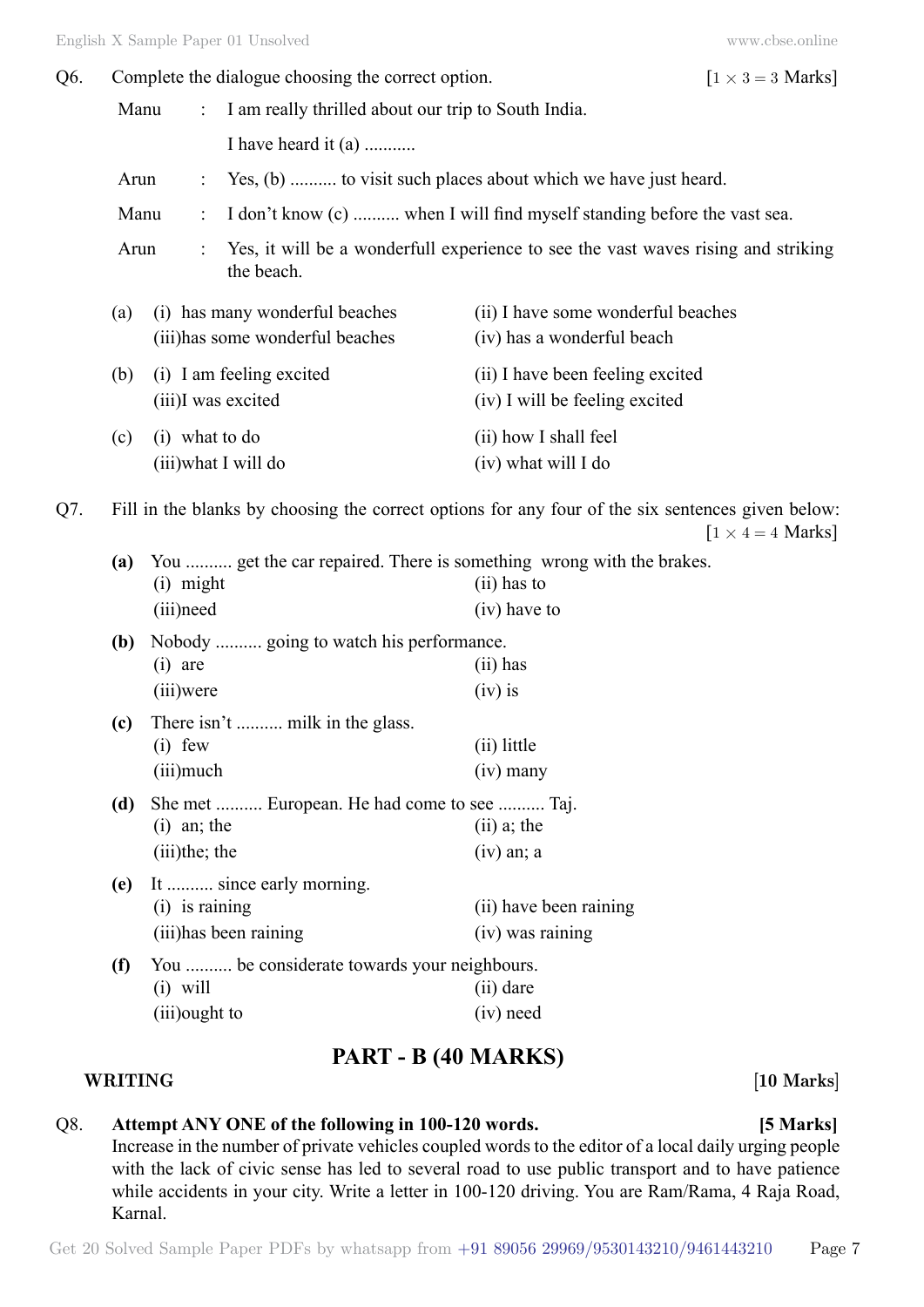**O**

You are Parvati/Praveen, Store In-Charge of Aman Stores, 32/54, Ravi Nagar, Delhi. Your school requires school bags and accessories in bulk for the commencement of the new session. Write a letter of enquiry to the Sales Manager, Duckback Industries Ltd. 13/4, Maharajpur, Delhi enquiring about the details of goods manufactured.

Q9. The following pie-chart shows the comparison of different kinds of energy production in France in two different years. [5 Marks]



Study the pie-charts and summarise them into a paragraph of 100-120 words.

 **O**

Study the given line graph carefully and summarise it into a paragraph of 100-120 words.



## **LITERATURE** [30 Marks]

Q10. **Answer ANY TWO questions in 20-30 words each, from (A) and (B) respectively.**  $[2 \times 4 = 8]$ 

```
(A) (any two) \left[2 \times 2 = 4 \text{ Marks}\right]
```
- **(i)** When her son dies, Kisa Gotami goes from house to house. What does she ask for? Does she get it or not?
- **(ii)** How did Anne justify her being a chatterbox in her essay?
- **(iii)** How does the tiger walk in the cage?
- **(B) (any two)**  $[2 \times 2 = 4$  **Marks**]
- **(i)** Do you think Mr. Loisel had an enjoyable evening at the ball?
- **(ii)** Why do you think Lutkins' neighbours were anxious to meet the lawyer?
- **(iii)** Why was Mrs. Pumphrey worried about Tricki?